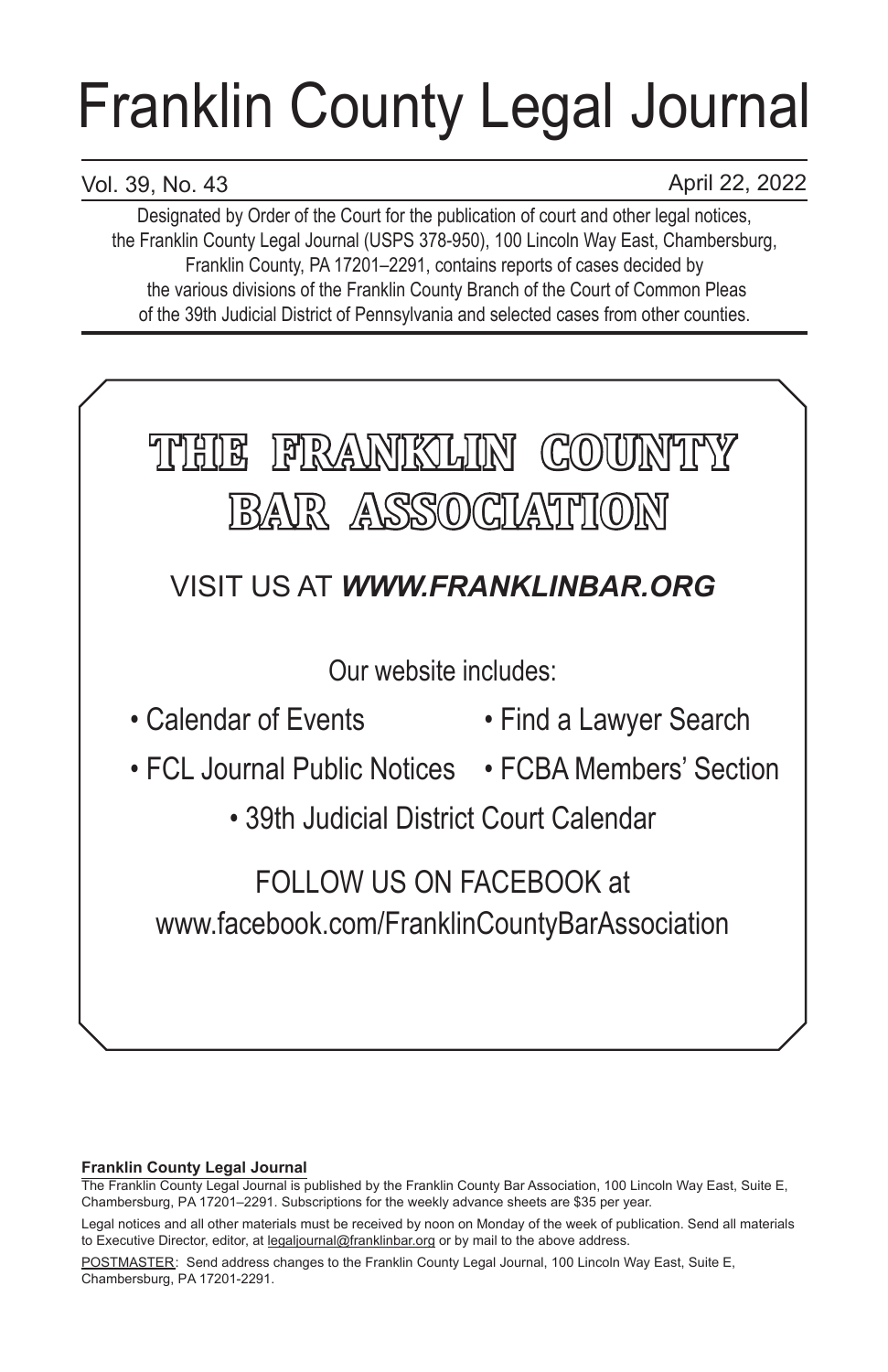## **ESTATE NOTICES**

Notice is hereby given that in the estates of the decedents set forth below, the Register of Wills has granted letters testamentary or of administration to the persons named. All persons having claims or demands against any of said estates are requested to make known the same, and all persons indebted to said estates are requested to make payment without delay, to the respective personal representatives thereof or their attorneys named below.

#### **First Publication**

Estate of Delores I. Bonner, late of the Borough of Waynesboro, Franklin County, Pennsylvania.

Personal Representatives: Glenda M. Rohrer Ricky A. Bonner R. Thomas Murphy & Associates, P.C. 237 East Queen Street Chambersburg, PA 17201 Attorney: Jared S. Childers R. Thomas Murphy & Associates, P.C. 237 East Queen Street Chambersburg, PA 17201

4/22, 4/29, 5/6/2022

Estate of John W. Earley, a/k/a John William Earley, late of Waynesboro, Franklin County, Pennsylvania. Personal Representative: John William Allen Earley 13985 Charles Drive Waynesboro, PA 17268 Attorney: Deborah K. Hoff 154 South Potomac Street Waynesboro, PA 17268

4/22, 4/29, 5/6/2022

Estate of Winston J. Gurley, a/k/a Winston Joe Gurley, late of Montgomery Township, Franklin County, Pennsylvania. Personal Representatives: Christopher J. Gurley

Irene C. D. J. Gurley c/o R. Thomas Murphy & Associates, P.C. 237 East Queen Street Chambersburg, PA 17201 Attorney: Jared S. Childers R. Thomas Murphy & Associates, P.C. 237 East Queen Street Chambersburg, PA 17201

4/22, 4/29, 5/6/2022

Estate of Kenneth L. Hendershot, Sr., a/k/a Kenneth Leon Hendershot, Sr., a/k/a Kenneth L. Hendershot, late of Bethel Township, Fulton County, Pennsylvania. Personal Representative: Alice M. Lyons c/o R. Thomas Murphy & Associates, P.C. 237 East Queen Street Chambersburg, PA 17201 Attorney: R. Thomas Murphy R. Thomas Murphy & Associates, P.C. 237 East Queen Street Chambersburg, PA 17201 4/22, 4/29, 5/6/2022

Estate of Ida Evelyn Jones, late of the Borough of Chambersburg, Franklin County, Pennsylvania. Personal Representatives: Teresa L. Swoll 5400 Lincoln Way East, Lot 43 Fayetteville, PA 17222 James L. Urban, Jr. 5822 East Fetlock Drive Wasilla, AK 99654 Attorney: Robert C. Schollaert Black and Davison, P.C. 1110 Kennebec Drive Chambersburg, PA 17201 4/22, 4/29, 5/6/2022 Estate of Ruth N. Mummart, late of Antrim Township, Franklin County, Pennsylvania. Personal Representatives: Lisa A. Haldeman 1075 Milnor Road Greencastle, PA 17225 Gail A. Fritz 13677 Donovan Drive Greencastle, PA 17225 Attorney: J. Edgar Wine Dick, Stein, Schemel, Wine & Frey, LLP 119 East Baltimore Street Greencastle, PA 17225 4/22, 4/29, 5/6/2022 Estate of Stanley B. Riley, Jr., late of Antrim Township, Franklin County, Pennsylvania. Personal Representatives: David B. Riley Eric D. Riley R. Thomas Murphy & Associates, P.C. 237 East Queen Street Chambersburg, PA 17201 Attorney: R. Thomas Murphy R. Thomas Murphy & Associates, P.C. 237 East Queen Street Chambersburg, PA 17201 4/22, 4/29, 5/6/2022 Estate of Ted M. Romig, late of Guilford Township, Franklin County, Pennsylvania. Personal Representative: Kimberly A. Walters c/o R. Thomas Murphy & Associates, P.C. 2005 East Main Street Waynesboro, PA 17268 Attorney: Jared S. Childers R. Thomas Murphy & Associates, P.C. 2005 East Main Street Waynesboro, PA 17268 4/22, 4/29, 5/6/2022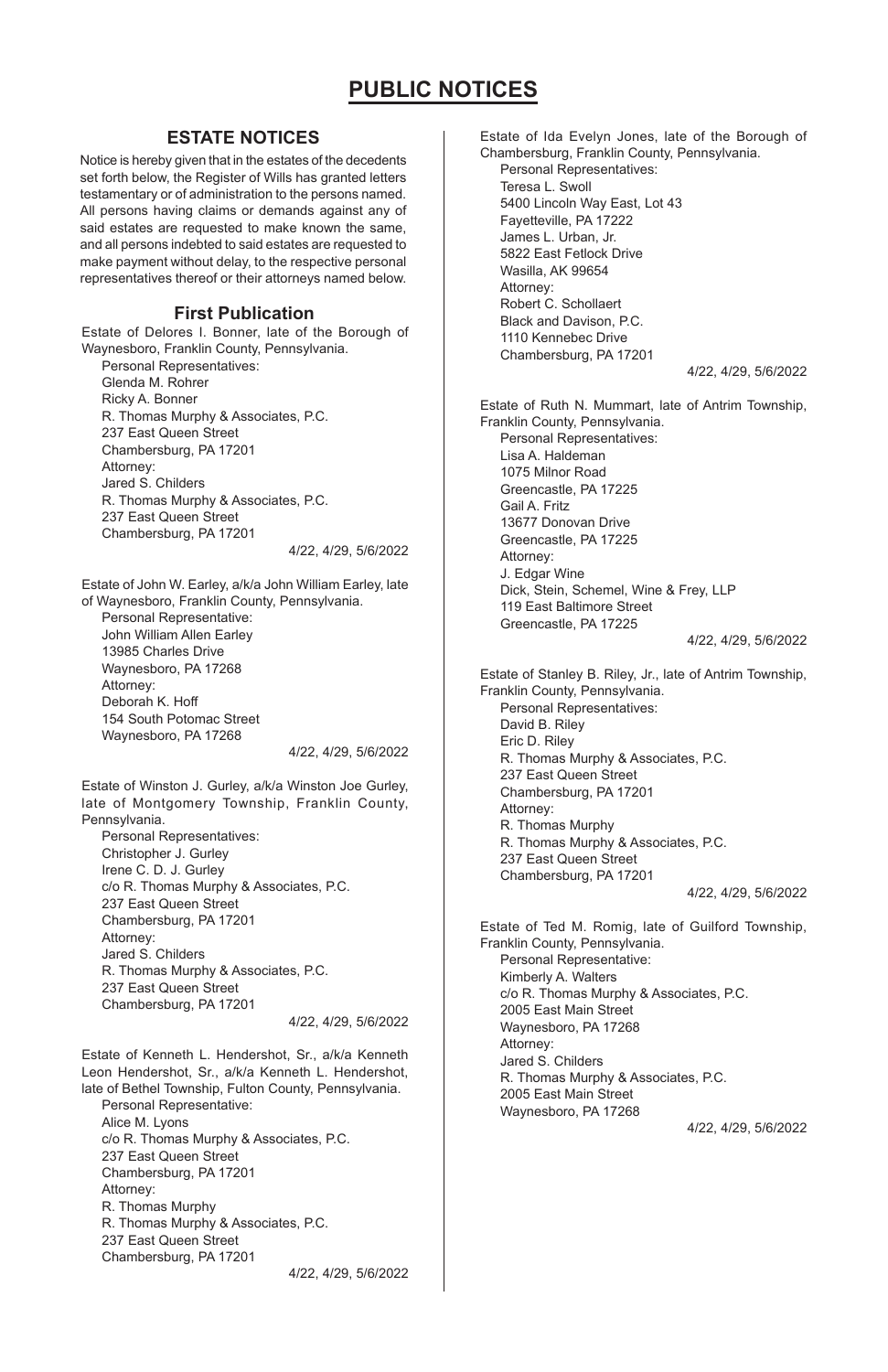Estate of Evelyn L. Scott, late of the Borough of Chambersburg, Franklin County, Pennsylvania. Personal Representative: Farmers and Merchants Trust Company 20 South Main Street Chambersburg, PA 17201 Attorney: Lawrence R. Rife, IV Hoskinson, Wenger & Rife 147 East Washington Street Chambersburg, PA 17201

4/22, 4/29, 5/6/2022

## **Second Publication**

Estate of Michael J. Clark, a/k/a Michael James Clark, late of Peters Township, Franklin County, Pennsylvania. Personal Representative: Patti Wingert 3253 Path Valley Road Fort Loudon, PA 17224 Attorney: Thomas B. Steiger, Jr. Steiger & Steiger 56 South Main Street Mercersburg, PA 17236 4/15, 4/22, 4/29/2022

Estate of Terry L. Dunlap, late of Lurgan Township, Franklin County, Pennsylvania. Personal Representative: Kay A. Dunlap 6423 Ebenezer Road Orrstown, PA 17244 Attorney: Mark T. Orndorf Family First Estate Services 1110 Kennebec Drive Chambersburg, PA 17201 4/15, 4/22, 4/29/2022

Estate of Gilbert L. Freeman, a/k/a Gilbert LeRoy Freeman, late of the Borough of Waynesboro, Franklin County, Pennsylvania.

Personal Representative: Christina M. Freeman 9481 Circle Drive Chambersburg, PA 17202 Attorney: Mark T. Orndorf Family First Estate Services 1110 Kennebec Drive Chambersburg, PA 17201

4/15, 4/22, 4/29/2022

Estate of Amelia D. Laughman, late of Hamilton Township, Franklin County, Pennsylvania. Personal Representative: Mary E. Horst c/o R. Thomas Murphy & Associates, P.C. 237 East Queen Street Chambersburg, PA 17201 Attorney: Jared S. Childers R. Thomas Murphy & Associates, P.C. 237 East Queen Street Chambersburg, PA 17201 4/15, 4/22, 4/29/2022

Estate of Gloria M. Olden, a/k/a Gloria May Olden, late of Montgomery Township, Franklin County, Pennsylvania. Personal Representative: Dawn M. Keener 10895 Burkett Road Greencastle, PA 17225 Attorney: Thomas B. Steiger, Jr. Steiger & Steiger 56 South Main Street Mercersburg, PA 17236 4/15, 4/22, 4/29/2022 Estate of David A. Padula, late of Antrim Township, Franklin County, Pennsylvania. Personal Representatives: Wesley C. Hurd, Jr. & William James Bernhiesel, Jr. c/o Zullinger-Davis-Trinh, P.C. 74 North Second Street Chambersburg, PA 17201 Attorney: Suzanne M. Trinh Zullinger-Davis-Trinh, P.C. 74 North Second Street Chambersburg, PA 17201 4/15, 4/22, 4/29/2022

Estate of Lillian T. Seefeldt, a/k/a Lillian Effie Tubbs Seefeldt, late of the Borough of Chambersburg, Franklin County, Pennsylvania.

Personal Representative: John M. Seefeldt c/o Zullinger-Davis-Trinh, P.C. 74 North Second Street Chambersburg, PA 17201 Attorney: Joel R. Zullinger Zullinger-Davis-Trinh, P.C. 74 North Second Street Chambersburg, PA 17201

4/15, 4/22, 4/29/2022

## **Third Publication**

Estate of William E. Cain, late of Lurgan Township, Franklin County, Pennsylvania. Personal Representative: Brandi Cain c/o Sharpe & Sharpe, LLP 257 Lincoln Way East Chambersburg, PA 17201 Attorney: J. McDowell Sharpe Sharpe & Sharpe, LLP 257 Lincoln Way East Chambersburg, PA 17201 4/8, 4/15, 4/22/2022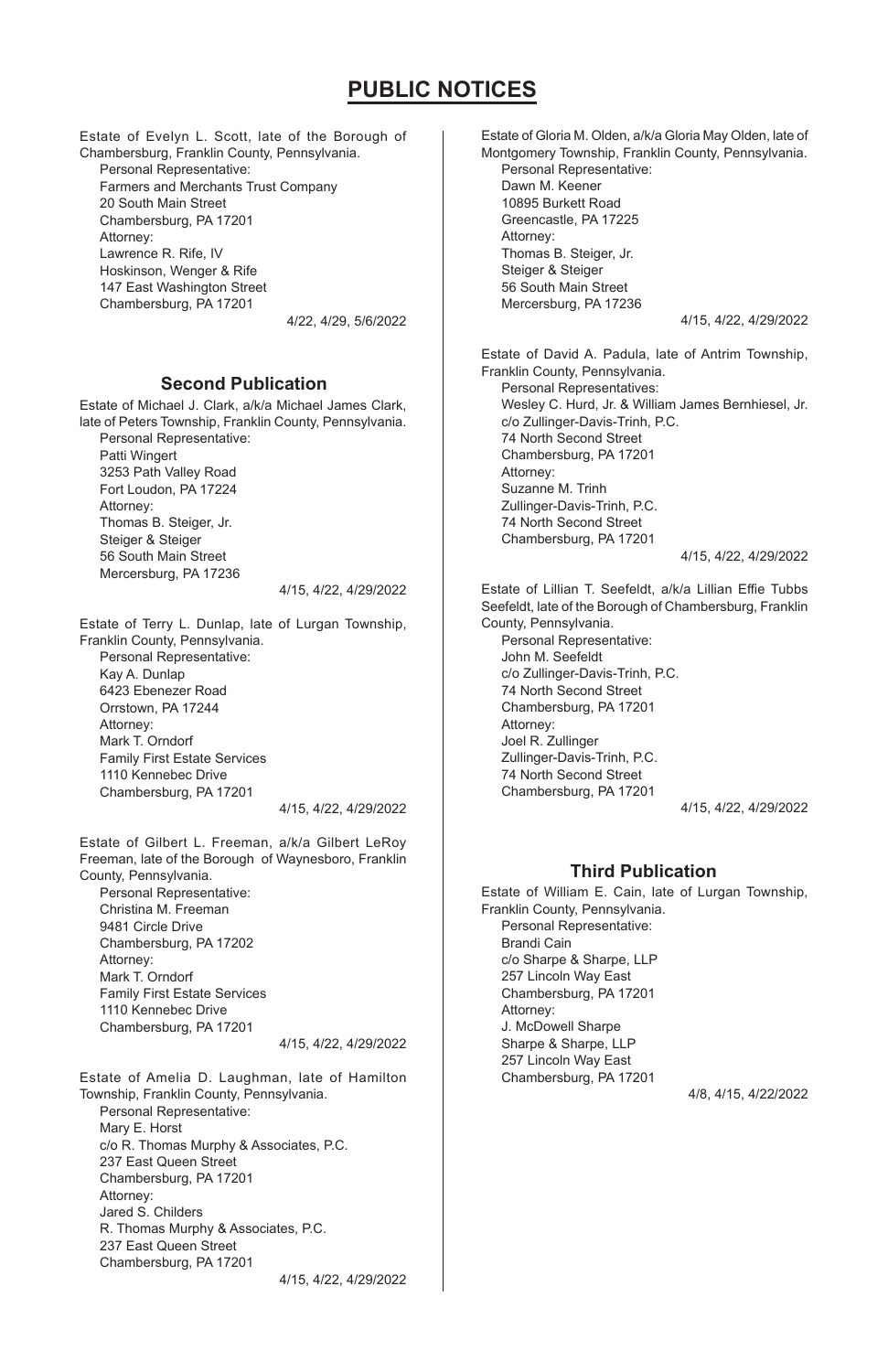Estate of Charles A. Freeman, a/k/a Charles Freeman, late of Quincy Township, Franklin County, Pennsylvania. Personal Representative: Colton L. Freeman 7260 Buttermilk Road Waynesboro, PA 17268 Attorney: Timothy W. Misner 39 South Broad Street Waynesboro, PA 17268 4/8, 4/15, 4/22/2022 Estate of George Walter Gerhold, a/k/a G. Walter Gerhold, late of Greene Township, Franklin County, Pennsylvania. Personal Representative: Carl McKee 4615 Newman Road Fayetteville, PA 17222 Attorney: Lawrence R. Rife, IV Hoskinson, Wenger & Rife 147 East Washington Street Chambersburg, PA 17201 4/8, 4/15, 4/22/2022 Estate of Barbara L. Hartman, late of the Borough of Chambersburg, Franklin County, Pennsylvania. Personal Representative: Mindi L. Divelbiss c/o Tracy J. Ross Keller, Keller, Beck and Ross, LLC 1035 Wayne Avenue Chambersburg, PA 17201 Attorney: Tracy J. Ross Keller, Keller, Beck and Ross, LLC 1035 Wayne Avenue Chambersburg, PA 17201 4/8, 4/15, 4/22/2022 Estate of Catherine S. Hawbaker, late of Letterkenny Township, Franklin County, Pennsylvania. Personal Representatives: Tracy S. Haluck (Hawbaker) & Tammi S. Reasner (Gabler) c/o Zullinger-Davis-Trinh, P.C. 74 North Second Street Chambersburg, PA 17201 Attorney: Joel R. Zullinger Zullinger-Davis-Trinh, P.C. 74 North Second Street Chambersburg, PA 17201 4/8, 4/15, 4/22/2022 Estate of Lois M. Heberlig, a/k/a Lois W. Fogelsanger, late of Southampton Township, Franklin County, Pennsylvania. Personal Representative: Andrew D. Fogelsanger c/o Thomas P. Gleason 825 West King Street, Suite E Shippensburg, PA 17257 Attorney: Thomas P. Gleason 825 West King Street, Suite E Shippensburg, PA 17257 4/8, 4/15, 4/22/2022 Estate of Tina Marie Miller, a/k/a Tina M. Miller, late of St. Thomas Township, Franklin County, Pennsylvania. Personal Representative: Randy A. Miller 2624 Cinder Street Chambersburg, PA 17202 Attorney: Rachel C. Schreck Zullinger-Davis-Trinh, P.C. 74 North Second Street Chambersburg, PA 17201 4/8, 4/15, 4/22/2022 Estate of Louise B. Miner, late of Guilford Township, Franklin County, Pennsylvania. Personal Representative: G. Kirby Miner Dane E. Kirby c/o The Law Offices of Samantha K. Wolfe, LLC 20 East Sixth Street, Suite 206 Waynesboro, PA 17268 Attorney: Samantha K. Wolfe The Law Offices of Samantha K. Wolfe, LLC 20 East Sixth Street, Suite 206 Waynesboro, PA 17268 4/8, 4/15, 4/22/2022 Estate of Carrie R. Shearer, late of the Borough of Chambersburg, Franklin County, Pennsylvania. Personal Representative: Stacey E. Pittman c/o R. Thomas Murphy & Associates, P .C. 237 East Queen Street Chambersburg, PA 17201 Attorney: R. Thomas Murphy R. Thomas Murphy & Associates, P.C. 237 East Queen Street Chambersburg, PA 17201 4/8, 4/15, 4/22/2022 Estate of William A. Stewart, a/k/a William Alden Stewart, late of the Borough of Chambersburg, Franklin County, Pennsylvania. Personal Representative: Zachary W. Stewart c/o Christine Garrett CGA Law Firm 135 North George Street York, PA 17401 Attorney: Christine Garrett CGA Law Firm 135 North George Street York, PA 17401 4/8, 4/15, 4/22/2022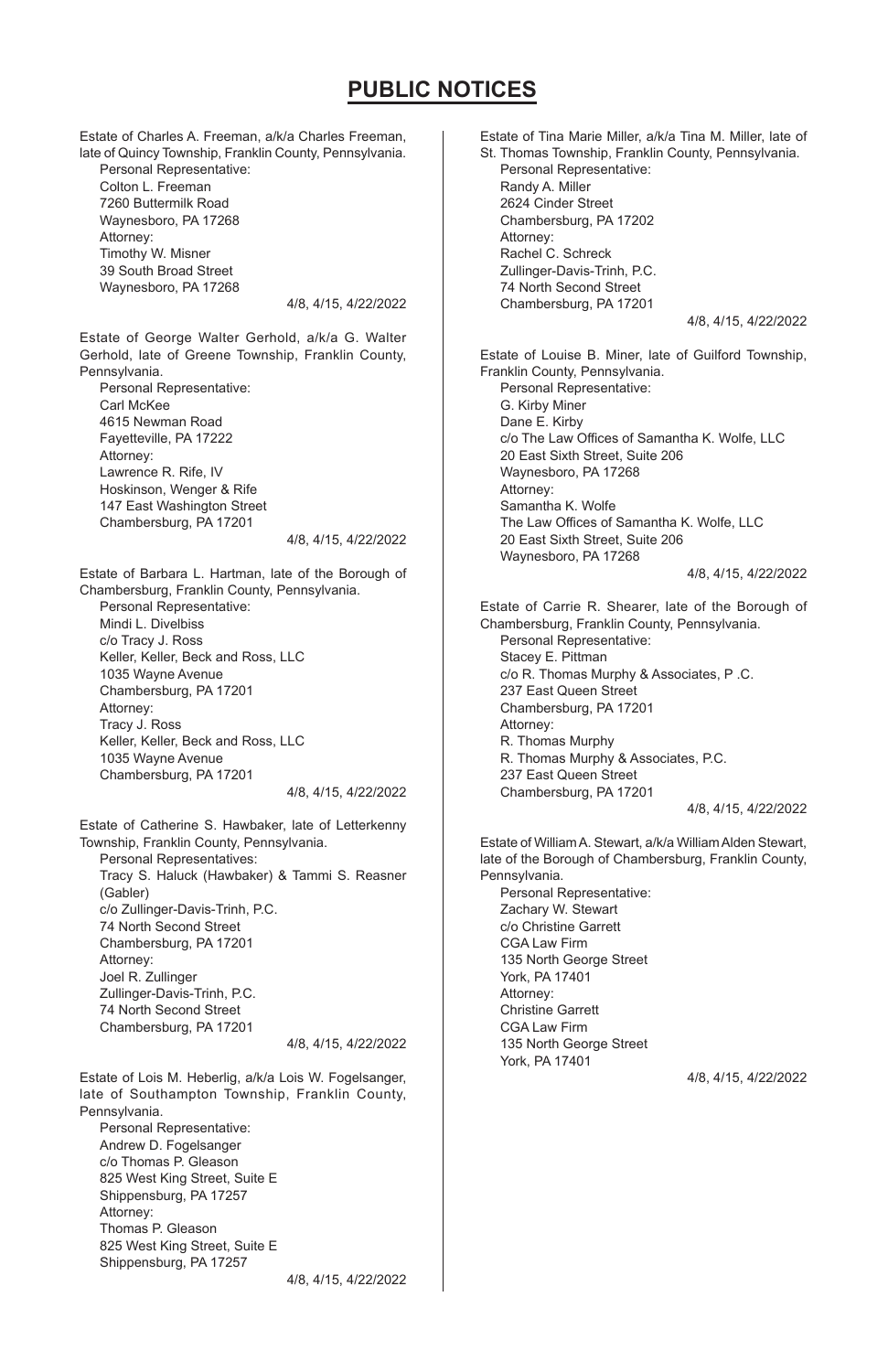Estate of Harold A. Taylor, Jr., late of the Borough of Chambersburg, Franklin County, Pennsylvania. Personal Representative: Keith A. Taylor 1030 Hoff Road Hanover, PA 17331 Attorney: Robert C. Schollaert Black and Davison, P.C. 1110 Kennebec Drive Chambersburg, PA 17201

4/8, 4/15, 4/22/2022

Estate of Vada E. Young, late of Greene Township, Franklin County, Pennsylvania. Personal Representative: Michael Lehman c/o Sharpe & Sharpe, LLP 257 Lincoln Way East Chambersburg, PA 17201 Attorney:

J. McDowell Sharpe Sharpe & Sharpe, LLP 257 Lincoln Way East Chambersburg, PA 17201

4/8, 4/15, 4/22/2022

## **NAME CHANGE NOTICE**

Notice is hereby given that Hollie Ann Hinojos has petitioned the Court of Common Pleas of the 39th Judicial District for a change of name to Jake Oliver Hinojos. A hearing on the matter will be held on June 21, 2022, at 9:00 am in Courtroom #4 of the Franklin County Courthouse, Chambersburg, Pennsylvania. All interested persons may appear and be heard.

Deborah K. Hoff, Esquire 154 South Potomac Street Waynesboro, PA 17268

4/22/2022

## **NAME CHANGE NOTICE**

NOTICE IS HEREBY GIVEN that on March 17, 2022, a Petition for Change of Name of Aminata Kemokai was filed in the Court of Common Pleas of Franklin County, Pennsylvania, requesting a Decree to change the name of Aminata Kemokai to Aminata Jalloh.

The Court has fixed Thursday, June 2, 2022, at 10:00 a.m. in Courtroom four of the Franklin County Courthouse, 14 North Main Street, Chambersburg, Pennsylvania, as the time and place for the hearing on said Petition when and where all persons interested may appear and show cause, if any they have, why the prayer of the Petition should not be granted.

Attorney: Rachel C. Schreck, Esquire Zullinger-Davis-Trinh, P.C. 74 North Second Street Chambersburg, Pennsylvania 17201

4/22/2022

## **ORPHANS' COURT NOTICE**

FRANKLIN COUNTY, PENNSYLVANIA – ORPHANS' COURT DIVISION

The following list of Executors, Administrators and Guardian Accounts, Proposed Schedules of Distribution and Notice to Creditors and Reasons why Distribution cannot be Proposed will be presented to the Court of Common Pleas of Franklin County, Pennsylvania, Orphans Court Division for CONFIRMATION: May 5, 2022

CUPPER: First and Final Account of proposed distributions and notice to creditors of Kelly H. Cupper, Administrator of the Estate of Joseph Robert Cupper, late of Hamilton Township, Franklin County, Pennsylvania, deceased.

HOCKENBERRY: First and Final Account of proposed distributions and notice to creditors of Jennifer Hockenberry, Administratrix of the Estate of William Lee Hockenberry, Jr., late of Metal Township, Franklin County, Pennsylvania, deceased.

MERLETTI: First and Final Account of proposed distributions and notice to creditors of E. Elaine Merletti, Executrix of the Estate of Naomi M. Merletti, a/k/a Naomi Mae Merletti, late of Guilford Township, Franklin County, Pennsylvania, deceased.

MOUER: First and Final Account of proposed distributions and notice to creditors of Lisa Carrie Schauss and Paul Edgar Mouer, Co-Executors of the Estate of Edgar R. Mouer, late of Greene Township, Franklin County, Pennsylvania, deceased.

MOUER: First and Final Account of proposed distributions and notice to creditors of Edward I. Steckel, Administrator, c.t.a. of the Estate of Mary Ann Mouer, late of Greene Township, Franklin County, Pennsylvania, deceased.

ROSS: First and Final Account of proposed distributions and notice to creditors of William C. Hondos, Executor of the Estate of Marilyn A. Ross, late of Guilford Township, Franklin County, Pennsylvania, deceased.

SMITH: First and Final Account of proposed distributions and notice to creditors of Tina M. Smith, Administratrix of the Estate of Kevin Lee Smith, late of Guilford Township, Franklin County, Pennsylvania, deceased.

Todd A. Rock Clerk, Orphans' Court Division Franklin County, Pennsylvania

4/22, 4/29/2022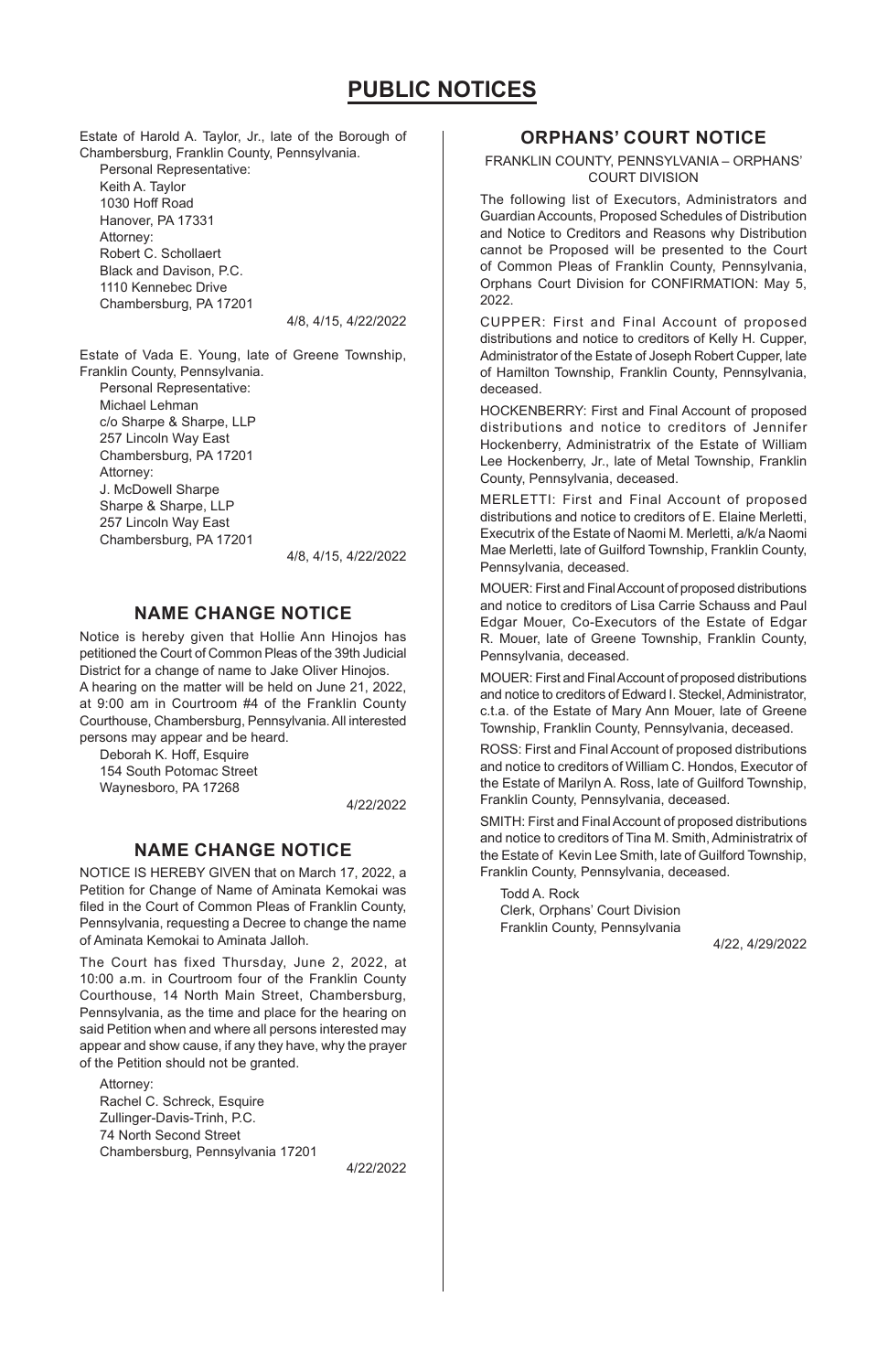## **SHERIFF'S SALE MAY 13, 2022**

By virtue of certain Writs of Execution, issued out of the Court of Common Pleas of Franklin County, Pennsylvania, and to me directed, I will expose at public sale to be hosted by BID4ASSETS.COM. For more information, please visit www.bid4assets.com/ franklincountypasheriffsales.AII parties in interest and claimants are hereby notified that a schedule of distribution will be filed by the Sheriff no later than JUNE 10, 2022 and that distribution will be made in accordance with said schedule unless exceptions are filed thereto within ten (10) days thereafter. Sheriff Dane M. Anthony

#### **No. 2018-3241 QUINCY TOWNSHIP vs**

#### **KENNETH D BARNES, CANDY S BARNES**

PROPERTY ADDRESS: 5873 Stamey Hill Road, Quincy, PA 17268

UPI/ TAX PARCEL NUMBER: 19-0L03.-050.-000000

ALL THAT CERTAIN lot or piece of ground situated in the Quincy Township, County of Franklin and Commonwealth of Pennsylvania. Book No. 1944, Page No. 250 in the Office for the Recording of Deeds, Franklin County, PA.

 $\mathcal{L}=\{L_1,L_2,\ldots,L_n\}$ 

#### **No. 2019-2893 PNC MORTGAGE, A DIVISION OF PNC BANK, NATIONAL ASSOCIATION vs**

### **MICHELLE C ELLIS**

PROPERTY ADDRESS: 1230 Emilys Court, Greencastle, PA 17225

UPI/ TAX PARCEL NUMBER: 01-0A16B-05H-000000

ALL the following described real estate lying and being situate in Antrim Township, Franklin County, Pennsylvania \_\_\_\_\_\_\_\_\_\_\_\_\_\_\_\_\_\_\_\_

#### **No. 2021-2172 FREEDOM MORTGAGE CORPORATION vs**

#### **JEREMIAH GARNS, MATTHEW GARNS, JANICE GARNS, DECEASED**

PROPERTY ADDRESS: 14448 Mercersburg Road, Greencastle, PA 17225

UPI/ TAX PARCEL NUMBER: 17-0J30.-035A-000000

ALL that tract of real estate, together with improvements erected thereon, lying and being situate in Montgomery Township, Franklin County, Pennsylvania  $\mathcal{L}=\{L_1,L_2,\ldots,L_n\}$ 

#### **No. 2018-4507 QUINCY TOWNSHIP vs**

#### **TODD A GATES, LORETTA E. GATES**

PROPERTY ADDRESS: 7950 Tarman Spring Road, Waynesboro, PA 17268

UPI/ TAX PARCEL NUMBER: 19-0L 13G-026.-000000

ALL the following described real estate situate in Quincy Township, Franklin County, Pennsylvania 17268 \_\_\_\_\_\_\_\_\_\_\_\_\_\_\_\_\_\_\_\_

**No. 2021-2486 TOWD POINT MASTER FUNDING TRUST 2021-PM1 vs**

#### **JOSEPH HAIDUCK**

PROPERTY ADDRESS: 6228 Greenbriar Terrace, Fayetteville, PA 17222

UPI /TAX PARCEL NUMBER: 10-0D23S-035H-000000

ALL THAT CERTAIN tract of real estate lying and being situate in Guilford Township, Franklin County, Pennsylvania. \_\_\_\_\_\_\_\_\_\_\_\_\_\_\_\_\_\_\_\_

#### **No. 2020-2576**

**WELLS FARGO BANK, NATIONAL ASSOCIATION, NOT IN ITS INDIVIDUAL OR BANKING CAPACITY, BUT SOLELY AS TRUSTEE ON BEHALF OF THE LAKE COUNTRY MORTGAGE LOAN TRUST 2006-HE-1**  $V<sub>c</sub>$ 

#### **TINA M HOUPT, BRIAN F HOUPT**

PROPERTY ADDRESS: 9231 Branch Street, Greencastle, PA 17225

UPI /TAX PARCEL NUMBER: 01-0A11.-115.-000000

ALL the following real estate lying and being situate in Antrim Township, Franklin County, Pennsylvania. \_\_\_\_\_\_\_\_\_\_\_\_\_\_\_\_\_\_\_\_

#### **No. 2022-98 MIDFIRST BANK VS**

#### **JENIFER M PEARCE, THOMAS T. PEARCE**

PROPERTY ADDRESS: 878 Joy Drive, Greencastle, PA 17225

UPI /TAX PARCEL NUMBER: 01-0A22A.-014.-000000

The land referred to herein below is situated in the County of Franklin, State of Pennsylvania. \_\_\_\_\_\_\_\_\_\_\_\_\_\_\_\_\_\_\_\_

#### **No. 2019-417 PHH MORTGAGE CORPORATION vs**

**EARLL REASNER, Ill, LORI L. PRYOR**

PROPERTY ADDRESS: 3728 Harold Place, Greencastle, PA 17225

UPI/ TAX PARCEL NUMBER: 01-0A 11.-223.-000000

ALL the following described real estate lying and being situate in Antrim Township, Franklin County, Pennsylvnaia

\_\_\_\_\_\_\_\_\_\_\_\_\_\_\_\_\_\_\_\_